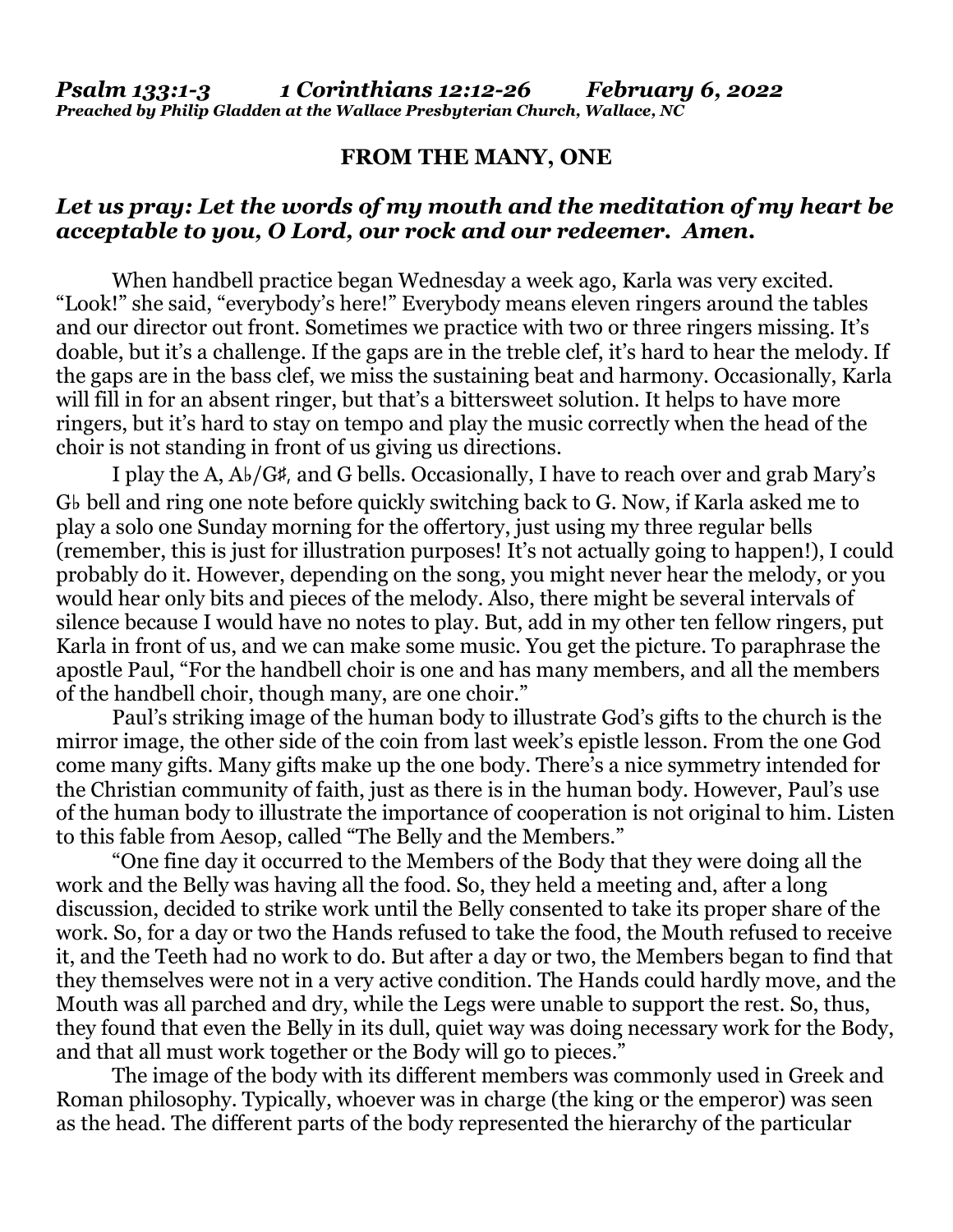society. That's where we get the idea of the "body politic." However, there is a very big difference between the "body politic" in Greek and Roman philosophy and the "body of Christ" in the New Testament. The "body politic" was both descriptive and prescriptive for society. The power hierarchy was decided and enforced and supported by the image of the body, with the sovereign at the top and everyone else knowing his or her place. Some members of the body were seen as more important than others, and that's the way the sovereign and the power players wanted it to be.

 Paul, on the other hand, uses the very same imagery of the body to illustrate exactly the opposite idea. He says it in different ways:

- $\cdot$  To each is given the manifestation of the Spirit for the common good. (v. 8)
- For in the one Spirit we were all baptized into one body Jews or Greeks, slaves or free – and we were all made to drink of one Spirit. (v. 13)
- If the foot/ear would say, "Because I am not a hand/eye," that would not make it any less a part of the body. (vv. 15, 16)
- As it is, there are many members, yet one body. (v. 20)
- The eye/head cannot say to the hand/feet, "I have no need of you." (v. 21)

In his letter to the Galatians, Paul writes, "As many of you as were

baptized into Christ have clothed yourselves with Christ. There is no longer Jew or Greek, there is no longer slave or free, there is no longer male and female; for all of you are one in Christ Jesus." (Galatians 3:27-28) Likewise, in his letter to the Ephesians, he writes, "There is one body and one Spirit, just as you were called to the one hope of your calling, one Lord, one faith, one baptism, one God and Father of all, who is above all and through all and in all." (Ephesians 4:4-6) And then there is the reference to the one body and its partsin Ephesians 4, "But speaking the truth in love, we must grow up in every way into him who is the head, into Christ, from whom the whole body, joined and knit together by every ligament with which it is equipped, as each part is working properly, promotes the body's growth in building itself up in love." (Ephesians 4:15-16)

 You know what was on the Continental Congress's agenda for Thursday, July 4, 1776. The members unanimously approved the Declaration of Independence. There was at least one other agenda item that day. The following motion was approved: "Resolved, That Dr. Franklin, Mr. J. Adams and Mr. Jefferson, be a committee, to bring in a device for a seal for the United States of America." Those three distinguished, brilliant men worked for six weeks, with the help of an artist named Pierre Eugène Du Simitière, to design a seal for the new nation. On August 20, 1776, the committee submitted a written description of the proposed seal to the full Congress. However, their recommendation was not acted on and was officially ordered to "lie on the table." Two more committees worked on designs before the Congress approved a final Great Seal.

 Although their original design was not accepted, Benjamin Franklin, John Adams, and Thomas Jefferson's suggested motto – "E pluribus, unum" – was included in the final design. Originally, those three founding fathers suggested the phrase – "E pluribus, unum . . . From the many, one" – to underscore the importance and necessity of establishing a unified federal government out of the thirteen original colonies/states. They even pointed out the symbolism of the thirteen letters of the Latin phrase representing the original thirteen states.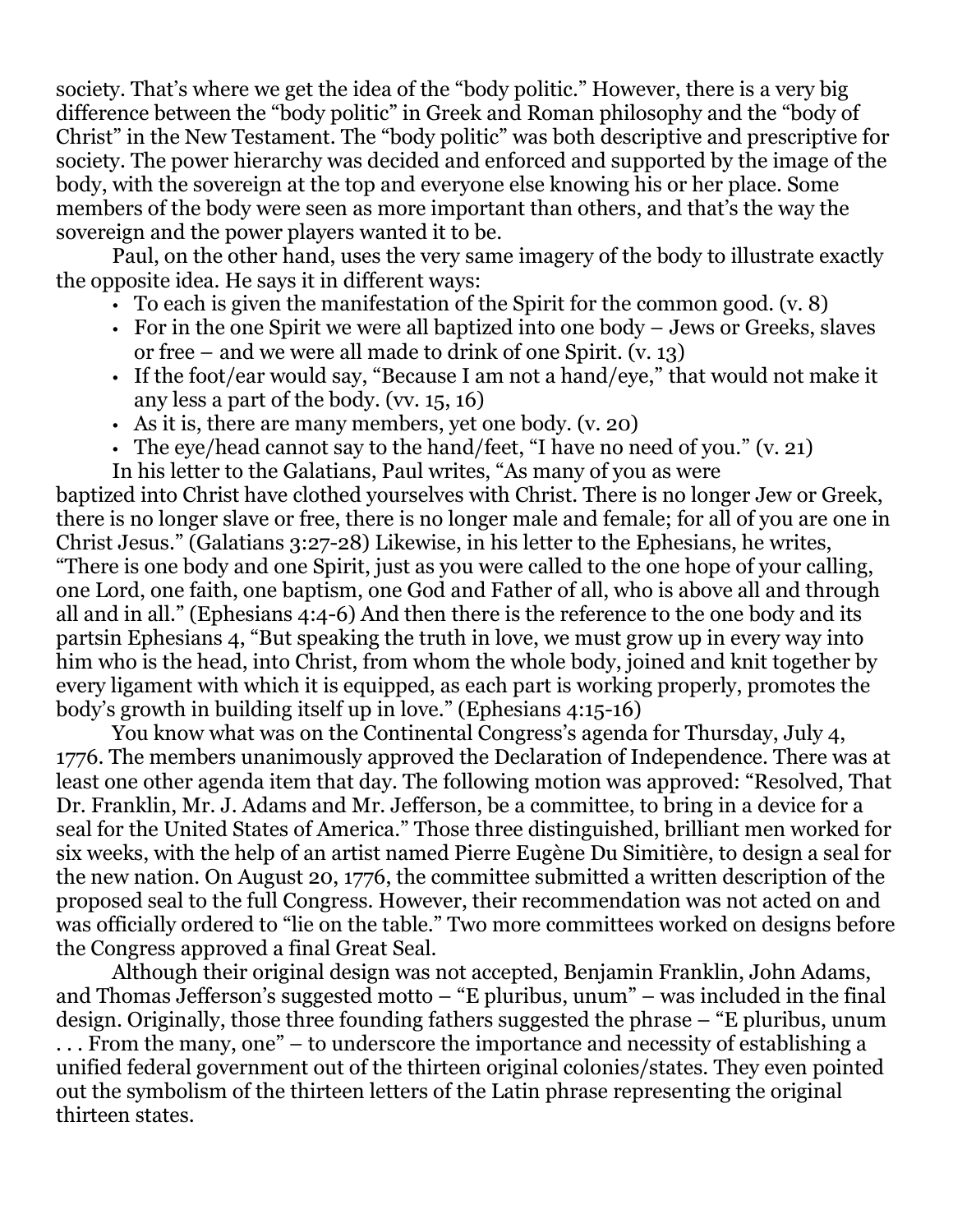That motto – "From the many, one" – has also come to mean for most of us something like "one nation made up of many different kinds of people." Here's an excerpt from an essay written by Brenna Cegelka, a junior at Vanderbilt University, about the meaning and importance of that phrase for our nation and our common life. As you listen, notice how it can be applied to what the apostle Paul writes about unity and diversity in the body of Christ – "many members, one body."

 "It reveals that inherent in America's very foundation is the ideal that diversity – of opinion and of people – is our greatest strength. It is our most unifying characteristic. The one thing almost all Americans have in common is that none of us are from here. That rich diversity leads to a deeper, more profound appreciation for the very principles upon which this country was founded: free speech, religious liberty, and equality. Too often, people will confuse unity with uniformity. That is a superficial and simpleminded interpretation of unity. Homogeneity is not the same as unity. While similar people may work together toward a common goal, research has shown time and again that diverse people working together yields even better results. It's true in athletics. It's true in business. And it's true in the military. It seems that diversity and unity are two sides of the same coin. Unity is not the absence of diversity, but the celebration of it."<sup>1</sup>

 Of course, that's exactly what the apostle Paul told the Corinthian Christians 2,000 years ago: "If the whole body were an eye, where would the hearing be? If the whole body were hearing, where would the sense of smell be? But as it is, God arranged the members in the body, each one of them, as he chose. If all were a single member, where would the body be? As it is, there are many members, yet one body." (1 Corinthians 12:17-20)

 In his comments on the unity of Christ's body, Brian Peterson writes, "the diversity within the church community is not something to be tolerated, or regretted, or manipulated for one own's advantage, but something to be received as the gift that it is. Paul's argument implies that not only diversity, but unity in that diversity, is a reality without which the church cannot live."2

 One simple but effective way to understand the apostle Paul's writings is to think of him saying, "This is who you are in Christ. Now live that way!" About the gift of unity in Christ, Paul writes, "[Christ] has abolished the law with its commandments and ordinances, that he might create in himself one new humanity in place of the two, thus making peace, and might reconcile both groups to God in one body through the cross, thus putting to death that hostility through it." (Ephesians 2:15 -16)

 That's *who we are* as the body of Christ. We have been given the gift of unity through Christ's death which reconciled us to God. So, then, *how are we supposed to live*? "Lead a life worthy of the calling to which you have been called, with all humility and gentleness, with patience, bearing with one another in love, making every effort to maintain the unity of the Spirit in the bond of peace." (Ephesians 4:1-3) In other words, "As it is, there are many members, yet one body. . . If one member suffers, all suffer together with it; if one member is honored, all rejoice together with it." (1 Corinthians 12:20, 26)

The gift of unity in Christ brings with it many different gifts to be used for the common good. Neither the singular gift of unity nor the variety of gifts in our church is meant to be hoarded or used just for our own enjoyment and benefit. We are blessed